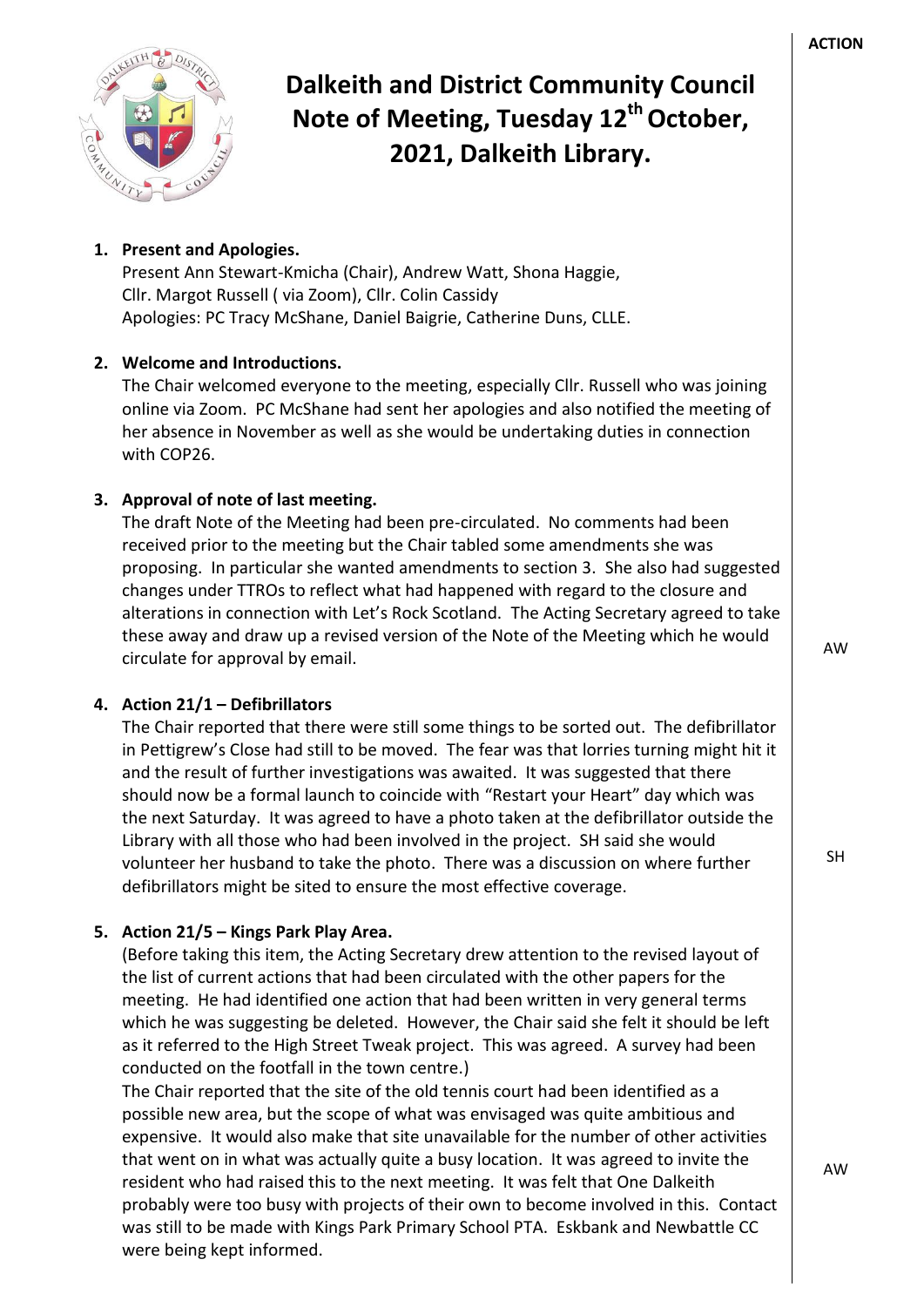# **6. Action 21/6 – Speeding and traffic safety**

A draft of a possible survey had been circulated with the papers for the meeting. Although this was on paper it was hoped that the final version would be online, with a paper backup version. The rationale behind the questions was explained. There followed a discussion on the survey. Some felt it was too wide ranging having originated just with a perceived problem for children living in Lugton walking to school but others thought a wider survey would have greater benefit. Cllr. Russell said the possibility of a 20mph speed limit in parts or the whole of the town was currently in the very early stages of being considered. In the discussion that followed various suggestions for amendments were made. These would be incorporated into the second draft.

(Problems with congestion and parking around Kings Park primary were raised. It was pointed out that traffic congestion around other schools was also an issue.) Problems with collection of data online, and with assurance of validity of responses was raised and it was agreed that advice should be sought from the CLLE team.

## **7. Action 21/7 – Parking Issues**

No response had yet been received from the council officer concerned regarding a joint walk round.

Concerns had been raised over the pressure on the N. Wynd car park since the removal of charges. It was felt that the recent work in the town centre and the unavailability of the Lidl car park had increased the number of cars wanting to use it. Instances were cited of occasions when there were no free places. Exiting onto Edinburgh Rd. in disobedience to the No Entry sign had also been observed. It was felt that widening the pavement on the North side of the entry road and erecting a second sign there opposite the present one might help stop this dangerous practice. There were also concerns over the working of the one way system which perhaps needed to be made more obvious. It had also been observed that on most days there were spaces in the Ramsay croft car park, perhaps because the presence of the test centre was discouraging people to use it.

## **8. Action 21/8 – Publicity leaflet**

Several members had received a recent mail shot from Esk Valley Rotary which made their activities seem very attractive. It was felt it was a good leaflet but it was perhaps easier to promote because of the type of activities Rotary were involved in. A CC had attended the community cafe at St. John's and had observed the Red Cross going round tables talking about their work and handing out leaflets, and it was felt this was a possible course of action for DDCC. It was also felt that a good tag line would be helpful.

## **9. Action 21/10 – Notice board repairs and how they are used.**

An inspection of the three notice boards had taken place and metal based replacements were now being suggested. Possibilities on additional decorations were discussed. It was agreed to proceed with the one in Eskdail Court, complete with a gorilla climbing up it. But the wording should, as a minimum, be "Dalkeith Community Council", but ideally also include "& District" It was agreed to leave the review of the policies on placing notices on the notice boards until the next meeting and to circulate the current guidelines before then.

#### **10. Action 21/11 – Using Social Media**

DHS had been contacted and a response awaited. This was deferred to the next meeting.

## **11. Action 21/12 – Use of the Arts Centre.**

The first session had had to be cancelled because of illness. Concern was expressed that DDCC had been asked to take first consideration of an item in the presence of one ASK

AW

AW